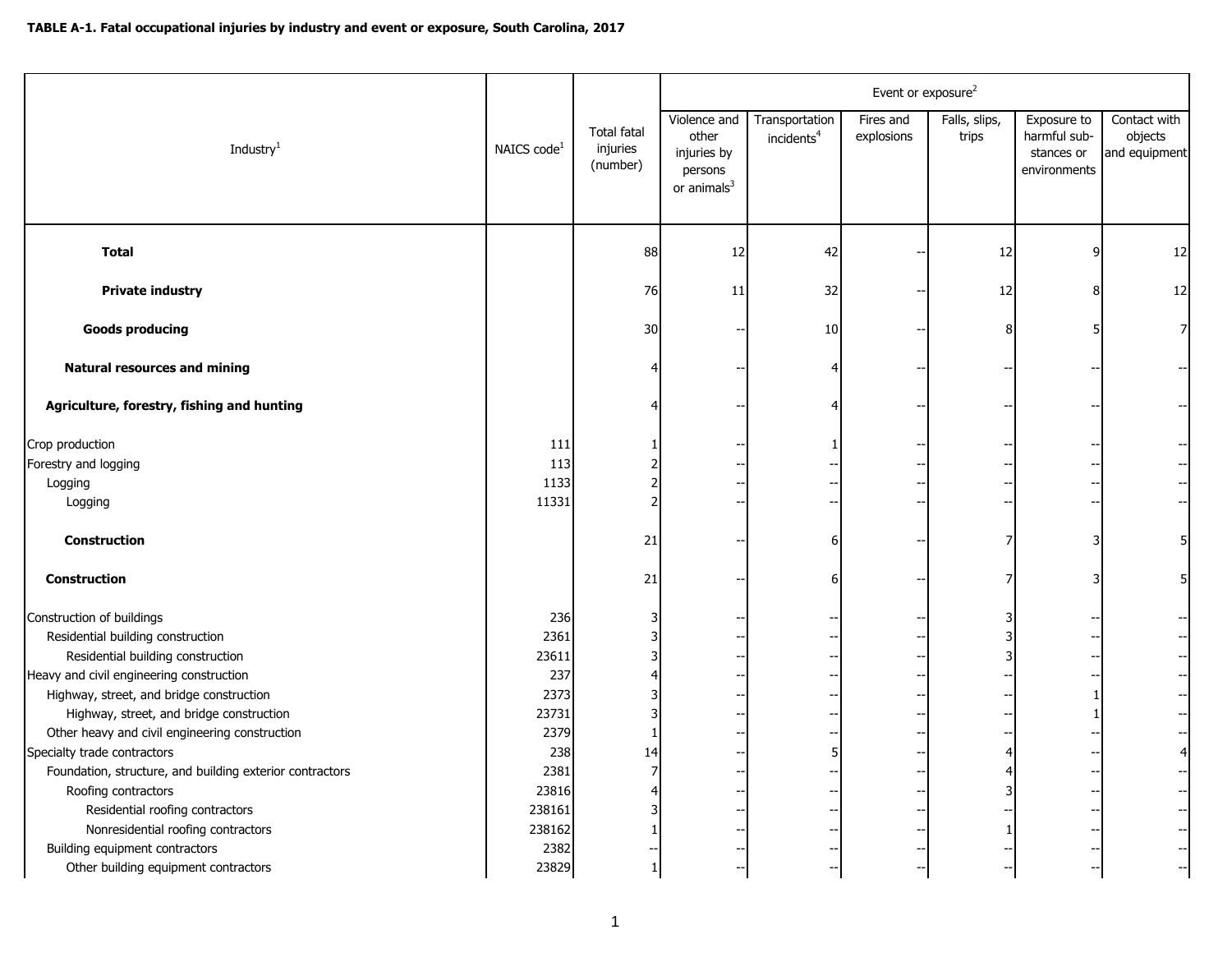|                                                     |                         |                                            | Event or exposure <sup>2</sup>                                     |                                          |                         |                        |                                                           |                                          |  |  |
|-----------------------------------------------------|-------------------------|--------------------------------------------|--------------------------------------------------------------------|------------------------------------------|-------------------------|------------------------|-----------------------------------------------------------|------------------------------------------|--|--|
| Industry <sup>1</sup>                               | NAICS code <sup>1</sup> | <b>Total fatal</b><br>injuries<br>(number) | Violence and<br>other<br>injuries by<br>persons<br>or animals $^3$ | Transportation<br>incidents <sup>4</sup> | Fires and<br>explosions | Falls, slips,<br>trips | Exposure to<br>harmful sub-<br>stances or<br>environments | Contact with<br>objects<br>and equipment |  |  |
| Other nonresidential building equipment contractors | 238292                  |                                            |                                                                    |                                          |                         |                        |                                                           | $-$                                      |  |  |
| Other specialty trade contractors                   | 2389                    |                                            |                                                                    |                                          |                         |                        |                                                           |                                          |  |  |
| Site preparation contractors                        | 23891                   |                                            |                                                                    |                                          |                         |                        |                                                           |                                          |  |  |
| Nonresidential site preparation contractors         | 238912                  |                                            |                                                                    |                                          |                         |                        |                                                           |                                          |  |  |
| <b>Manufacturing</b>                                |                         |                                            |                                                                    |                                          |                         |                        |                                                           |                                          |  |  |
| Manufacturing                                       |                         |                                            |                                                                    |                                          |                         |                        |                                                           |                                          |  |  |
| Food manufacturing                                  | 311                     |                                            |                                                                    |                                          |                         |                        |                                                           |                                          |  |  |
| Other food manufacturing                            | 3119                    |                                            |                                                                    |                                          |                         |                        |                                                           |                                          |  |  |
| Coffee and tea manufacturing                        | 31192                   |                                            |                                                                    |                                          |                         |                        |                                                           |                                          |  |  |
| Textile mills                                       | 313                     |                                            |                                                                    |                                          |                         |                        |                                                           |                                          |  |  |
| Fabric mills                                        | 3132                    |                                            |                                                                    |                                          |                         |                        |                                                           |                                          |  |  |
| Knit fabric mills                                   | 31324                   |                                            |                                                                    |                                          |                         |                        |                                                           |                                          |  |  |
| Paper manufacturing                                 | 322                     |                                            |                                                                    |                                          |                         |                        |                                                           |                                          |  |  |
| Pulp, paper, and paperboard mills                   | 3221                    |                                            |                                                                    |                                          |                         |                        |                                                           |                                          |  |  |
| Paper mills                                         | 32212                   |                                            |                                                                    |                                          |                         |                        |                                                           |                                          |  |  |
| Paper (except newsprint) mills                      | 322121                  |                                            |                                                                    |                                          |                         |                        |                                                           |                                          |  |  |
| <b>Service providing</b>                            |                         | 46                                         | 11                                                                 | 22                                       |                         |                        |                                                           |                                          |  |  |
| Trade, transportation, and utilities                |                         | 19                                         |                                                                    | 11                                       |                         |                        |                                                           |                                          |  |  |
| <b>Wholesale trade</b>                              |                         |                                            |                                                                    |                                          |                         |                        |                                                           |                                          |  |  |
| Merchant wholesalers, durable goods                 | 423                     |                                            |                                                                    |                                          |                         |                        |                                                           |                                          |  |  |
| Miscellaneous durable goods merchant wholesalers    | 4239                    |                                            |                                                                    |                                          |                         |                        |                                                           |                                          |  |  |
| Recyclable material merchant wholesalers            | 42393                   |                                            |                                                                    |                                          |                         |                        |                                                           |                                          |  |  |
| Merchant wholesalers, nondurable goods              | 424                     |                                            |                                                                    |                                          |                         |                        |                                                           |                                          |  |  |
| Grocery and related product wholesalers             | 4244                    |                                            |                                                                    |                                          |                         |                        |                                                           |                                          |  |  |
| Packaged frozen food merchant wholesalers           | 42442                   |                                            |                                                                    |                                          |                         |                        |                                                           |                                          |  |  |
| <b>Retail trade</b>                                 |                         |                                            | 3                                                                  |                                          |                         |                        |                                                           |                                          |  |  |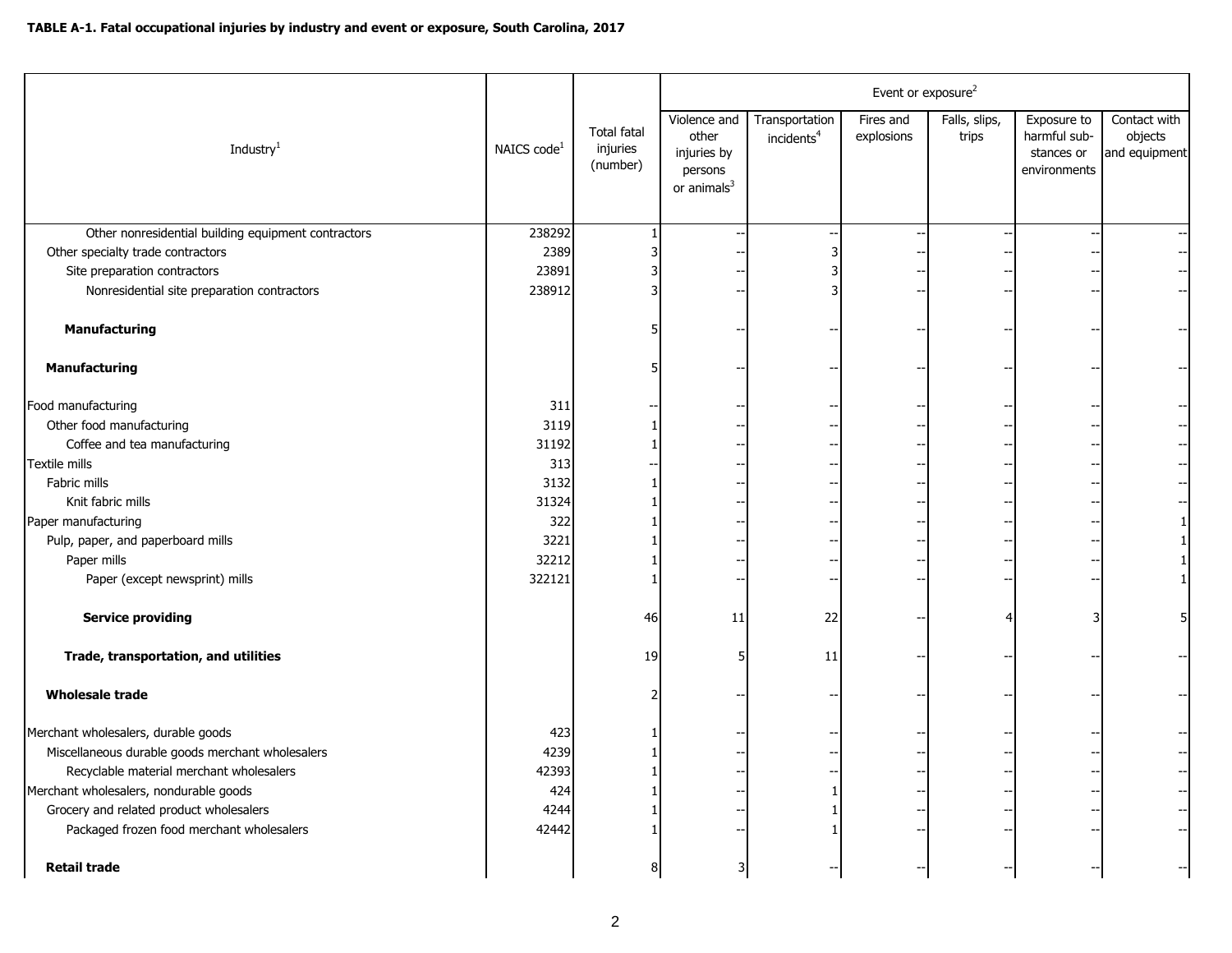|                                                       | Event or exposure <sup>2</sup> |                                            |                                                                   |                                          |                         |                        |                                                           |                                          |
|-------------------------------------------------------|--------------------------------|--------------------------------------------|-------------------------------------------------------------------|------------------------------------------|-------------------------|------------------------|-----------------------------------------------------------|------------------------------------------|
| Industry $1$                                          | NAICS code <sup>1</sup>        | <b>Total fatal</b><br>injuries<br>(number) | Violence and<br>other<br>injuries by<br>persons<br>or animals $3$ | Transportation<br>incidents <sup>4</sup> | Fires and<br>explosions | Falls, slips,<br>trips | Exposure to<br>harmful sub-<br>stances or<br>environments | Contact with<br>objects<br>and equipment |
|                                                       |                                |                                            |                                                                   |                                          |                         |                        |                                                           |                                          |
| Food and beverage stores                              | 445                            |                                            |                                                                   |                                          |                         |                        |                                                           |                                          |
| Grocery stores                                        | 4451                           |                                            |                                                                   |                                          |                         |                        |                                                           |                                          |
| Convenience stores                                    | 44512                          |                                            |                                                                   |                                          |                         |                        |                                                           |                                          |
| Clothing and clothing accessories stores              | 448                            |                                            |                                                                   |                                          |                         |                        |                                                           |                                          |
| Jewelry, luggage, and leather goods stores            | 4483                           |                                            |                                                                   |                                          |                         |                        |                                                           |                                          |
| Jewelry stores                                        | 44831                          |                                            |                                                                   |                                          |                         |                        |                                                           |                                          |
| General merchandise stores                            | 452                            |                                            |                                                                   |                                          |                         |                        |                                                           |                                          |
| Department stores                                     | 4521                           |                                            |                                                                   |                                          |                         |                        |                                                           |                                          |
| Department stores                                     | 45211                          |                                            |                                                                   |                                          |                         |                        |                                                           |                                          |
| Department stores (except discount department stores) | 452111                         |                                            |                                                                   |                                          |                         |                        |                                                           |                                          |
| <b>Transportation and warehousing</b>                 |                                |                                            |                                                                   |                                          |                         |                        |                                                           |                                          |
| Truck transportation                                  | 484                            |                                            |                                                                   |                                          |                         |                        |                                                           |                                          |
| General freight trucking                              | 4841                           |                                            |                                                                   |                                          |                         |                        |                                                           |                                          |
| General freight trucking, long-distance               | 48412                          |                                            |                                                                   |                                          |                         |                        |                                                           |                                          |
| Transit and ground passenger transportation           | 485                            |                                            | っ                                                                 |                                          |                         |                        |                                                           |                                          |
| Taxi and limousine service                            | 4853                           |                                            |                                                                   |                                          |                         |                        |                                                           |                                          |
| Taxi service                                          | 48531                          |                                            |                                                                   |                                          |                         |                        |                                                           |                                          |
| Support activities for transportation                 | 488                            |                                            |                                                                   |                                          |                         |                        |                                                           |                                          |
| Support activities for road transportation            | 4884                           |                                            |                                                                   |                                          |                         |                        |                                                           |                                          |
| Motor vehicle towing                                  | 48841                          |                                            |                                                                   |                                          |                         |                        |                                                           |                                          |
| <b>Financial activities</b>                           |                                |                                            |                                                                   |                                          |                         |                        |                                                           |                                          |
| <b>Finance and insurance</b>                          |                                |                                            |                                                                   |                                          |                         |                        |                                                           |                                          |
| Credit intermediation and related activities          | 522                            |                                            |                                                                   |                                          |                         |                        |                                                           |                                          |
| Depository credit intermediation                      | 5221                           |                                            |                                                                   |                                          |                         |                        |                                                           |                                          |
| Commercial banking                                    | 52211                          |                                            |                                                                   |                                          |                         |                        |                                                           |                                          |
| Real estate and rental and leasing                    |                                |                                            |                                                                   |                                          |                         |                        |                                                           |                                          |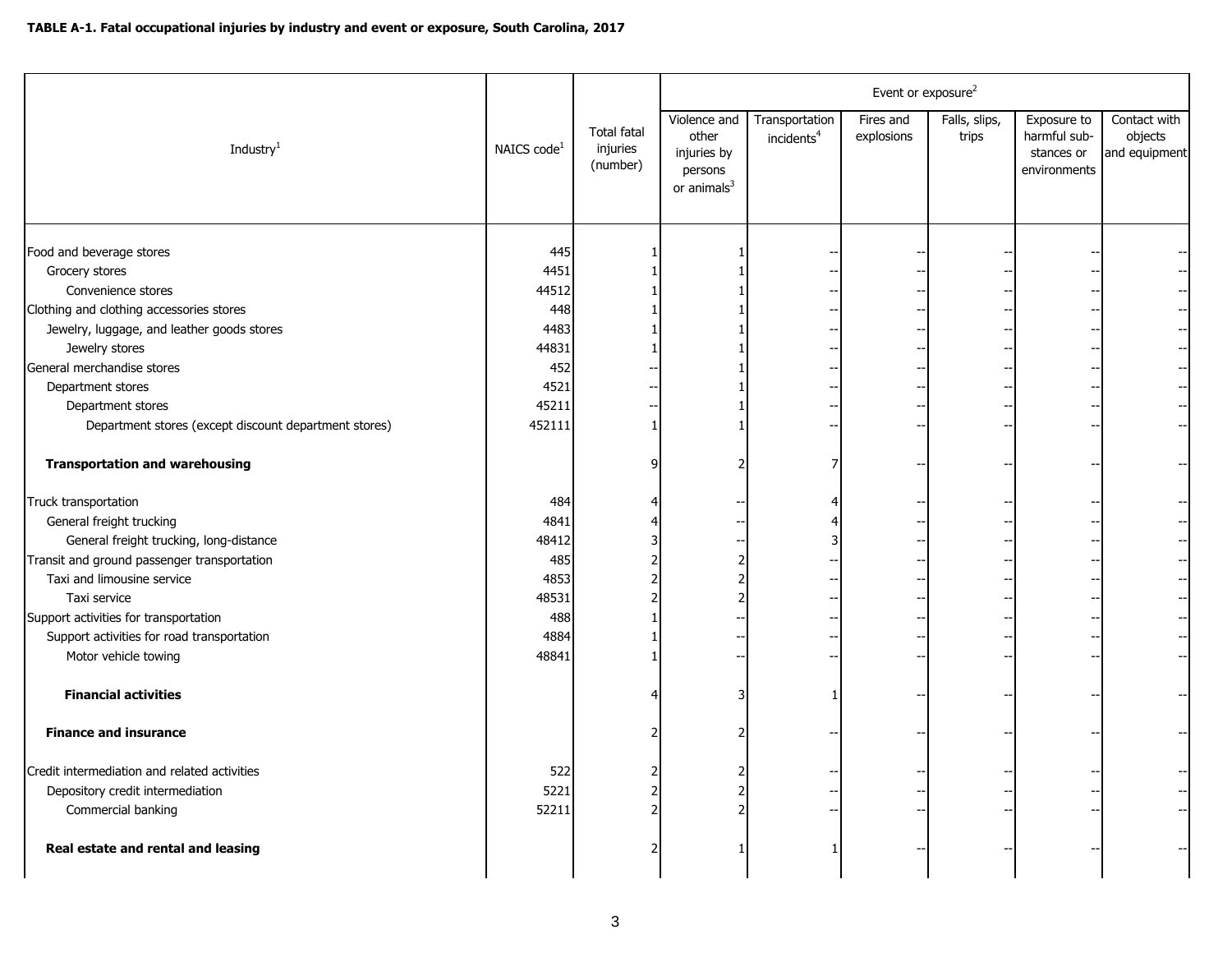|                                                                                                  |                         |                                            | Event or exposure <sup>2</sup>                                    |                                          |                         |                        |                                                           |                                          |  |
|--------------------------------------------------------------------------------------------------|-------------------------|--------------------------------------------|-------------------------------------------------------------------|------------------------------------------|-------------------------|------------------------|-----------------------------------------------------------|------------------------------------------|--|
| Industry <sup>1</sup>                                                                            | NAICS code <sup>1</sup> | <b>Total fatal</b><br>injuries<br>(number) | Violence and<br>other<br>injuries by<br>persons<br>or animals $3$ | Transportation<br>incidents <sup>4</sup> | Fires and<br>explosions | Falls, slips,<br>trips | Exposure to<br>harmful sub-<br>stances or<br>environments | Contact with<br>objects<br>and equipment |  |
| Real estate                                                                                      | $\overline{531}$        |                                            |                                                                   |                                          |                         |                        |                                                           |                                          |  |
| Activities related to real estate                                                                | 5313                    |                                            |                                                                   |                                          |                         |                        |                                                           |                                          |  |
| Real estate property managers                                                                    | 53131                   |                                            |                                                                   |                                          |                         |                        |                                                           |                                          |  |
| Residential property managers                                                                    | 531311                  |                                            |                                                                   |                                          |                         |                        |                                                           |                                          |  |
| Rental and leasing services                                                                      | 532                     |                                            |                                                                   |                                          |                         |                        |                                                           |                                          |  |
| Commercial and industrial machinery and equipment rental and leasing                             | 5324                    |                                            |                                                                   |                                          |                         |                        |                                                           |                                          |  |
| Construction, transportation, mining, and forestry machinery and<br>equipment rental and leasing | 53241                   |                                            |                                                                   |                                          |                         |                        |                                                           |                                          |  |
| Construction, mining, and forestry machinery and equipment<br>rental and leasing                 | 532412                  |                                            |                                                                   |                                          |                         |                        |                                                           |                                          |  |
| <b>Professional and business services</b>                                                        |                         |                                            |                                                                   |                                          |                         |                        |                                                           |                                          |  |
| <b>Administrative and waste services</b>                                                         |                         |                                            |                                                                   |                                          |                         |                        |                                                           | 31                                       |  |
| Administrative and support services                                                              | 561                     |                                            |                                                                   |                                          |                         |                        |                                                           |                                          |  |
| Services to buildings and dwellings                                                              | 5617                    |                                            |                                                                   |                                          |                         |                        |                                                           |                                          |  |
| Exterminating and pest control services                                                          | 56171                   |                                            |                                                                   |                                          |                         |                        |                                                           |                                          |  |
| Landscaping services                                                                             | 56173                   |                                            |                                                                   |                                          |                         |                        |                                                           |                                          |  |
| Waste management and remediation services                                                        | 562                     |                                            |                                                                   |                                          |                         |                        |                                                           |                                          |  |
| Waste treatment and disposal                                                                     | 5622                    |                                            |                                                                   |                                          |                         |                        |                                                           |                                          |  |
| Waste treatment and disposal                                                                     | 56221                   |                                            |                                                                   |                                          |                         |                        |                                                           |                                          |  |
| Remediation and other waste management services                                                  | 5629                    |                                            |                                                                   |                                          |                         |                        |                                                           |                                          |  |
| All other waste management services                                                              | 56299                   |                                            |                                                                   |                                          |                         |                        |                                                           |                                          |  |
| Septic tank and related services                                                                 | 562991                  |                                            |                                                                   |                                          |                         |                        |                                                           |                                          |  |
| <b>Educational and health services</b>                                                           |                         |                                            |                                                                   |                                          |                         |                        |                                                           |                                          |  |
| Health care and social assistance                                                                |                         |                                            |                                                                   |                                          |                         |                        |                                                           |                                          |  |
| Ambulatory health care services                                                                  | 621                     |                                            |                                                                   |                                          |                         |                        |                                                           |                                          |  |
| Home health care services                                                                        | 6216                    |                                            |                                                                   |                                          |                         |                        |                                                           |                                          |  |
| Home health care services                                                                        | 62161                   |                                            |                                                                   |                                          |                         |                        |                                                           |                                          |  |
| Hospitals                                                                                        | 622                     |                                            |                                                                   |                                          |                         |                        |                                                           |                                          |  |
| General medical and surgical hospitals                                                           | 6221                    |                                            |                                                                   |                                          |                         |                        |                                                           |                                          |  |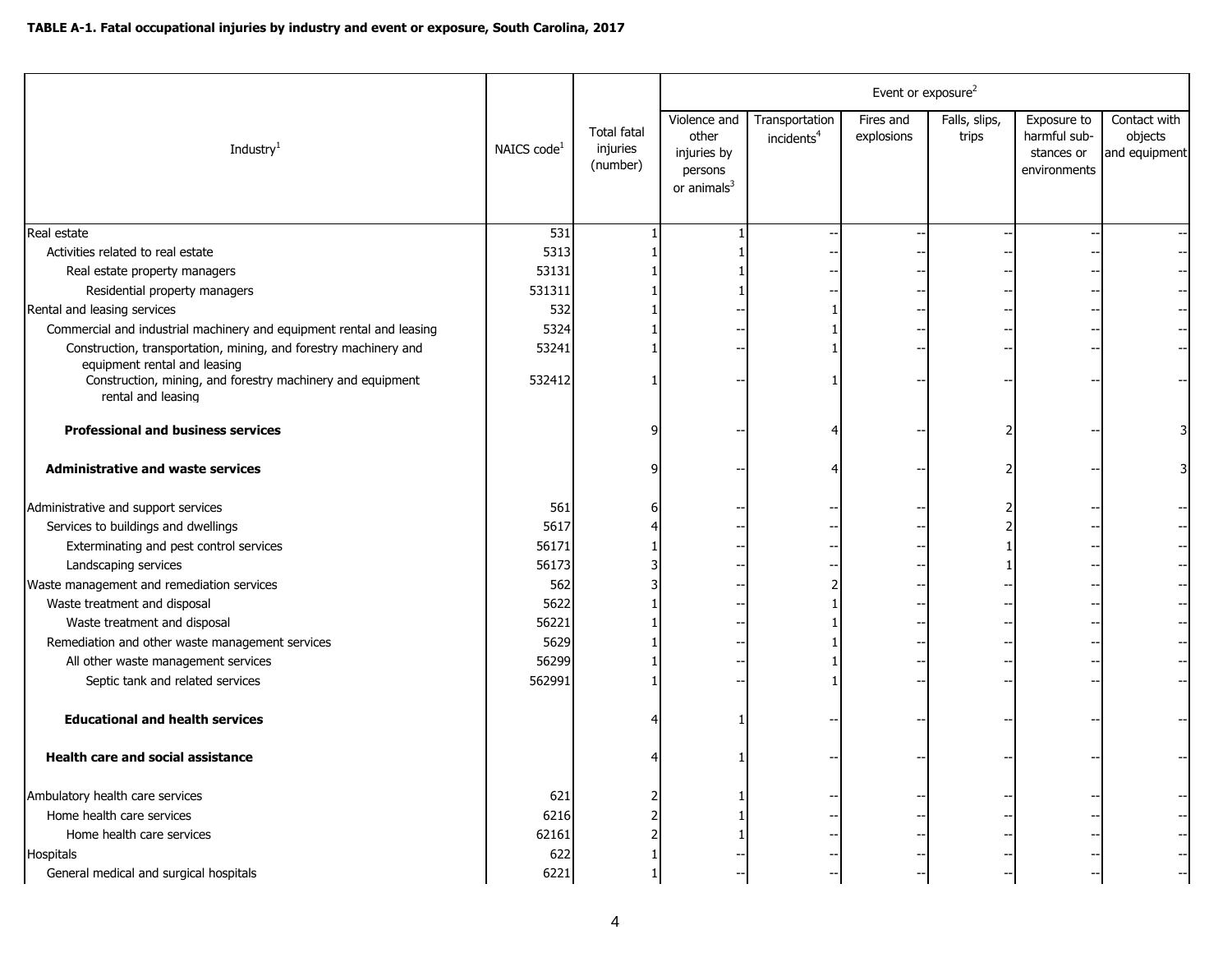|                                                                        |                         |                                            | Event or exposure <sup>2</sup>                                   |                                          |                         |                        |                                                           |                                          |  |
|------------------------------------------------------------------------|-------------------------|--------------------------------------------|------------------------------------------------------------------|------------------------------------------|-------------------------|------------------------|-----------------------------------------------------------|------------------------------------------|--|
| Industry <sup>1</sup>                                                  | NAICS code <sup>1</sup> | <b>Total fatal</b><br>injuries<br>(number) | Violence and<br>other<br>injuries by<br>persons<br>or $animals3$ | Transportation<br>incidents <sup>4</sup> | Fires and<br>explosions | Falls, slips,<br>trips | Exposure to<br>harmful sub-<br>stances or<br>environments | Contact with<br>objects<br>and equipment |  |
| General medical and surgical hospitals                                 | 62211                   |                                            |                                                                  |                                          |                         |                        |                                                           |                                          |  |
| <b>Leisure and hospitality</b>                                         |                         |                                            |                                                                  |                                          |                         |                        |                                                           |                                          |  |
| Arts, entertainment, and recreation                                    |                         |                                            |                                                                  |                                          |                         |                        |                                                           |                                          |  |
| Performing arts, spectator sports, and related industries              | 711                     |                                            |                                                                  |                                          |                         |                        |                                                           |                                          |  |
| Spectator sports                                                       | 7112                    |                                            |                                                                  |                                          |                         |                        |                                                           |                                          |  |
| Spectator sports                                                       | 71121                   |                                            |                                                                  |                                          |                         |                        |                                                           |                                          |  |
| <b>Accommodation and food services</b>                                 |                         |                                            |                                                                  |                                          |                         |                        |                                                           |                                          |  |
| Food services and drinking places                                      | 722                     |                                            |                                                                  |                                          |                         |                        |                                                           |                                          |  |
| Restaurants and other eating places                                    | 7225                    |                                            |                                                                  |                                          |                         |                        |                                                           |                                          |  |
| Restaurants and other eating places                                    | 72251                   |                                            |                                                                  |                                          |                         |                        |                                                           |                                          |  |
| Full-service restaurants                                               | 722511                  |                                            |                                                                  |                                          |                         |                        |                                                           |                                          |  |
| Limited-service restaurants                                            | 722513                  |                                            |                                                                  |                                          |                         |                        |                                                           |                                          |  |
| Other services, except public administration                           |                         |                                            |                                                                  |                                          |                         |                        |                                                           |                                          |  |
| Other services, except public administration                           |                         |                                            |                                                                  |                                          |                         |                        |                                                           |                                          |  |
| Repair and maintenance                                                 | 811                     |                                            |                                                                  |                                          |                         |                        |                                                           |                                          |  |
| Automotive repair and maintenance                                      | 8111                    |                                            |                                                                  |                                          |                         |                        |                                                           |                                          |  |
| Automotive mechanical and electrical repair and maintenance            | 81111                   |                                            |                                                                  |                                          |                         |                        |                                                           |                                          |  |
| General automotive repair                                              | 811111                  |                                            |                                                                  |                                          |                         |                        |                                                           |                                          |  |
| Religious, grantmaking, civic, professional, and similar organizations | 813                     |                                            |                                                                  |                                          |                         |                        |                                                           | 1                                        |  |
| Business, professional, labor, political, and similar organizations    | 8139                    |                                            |                                                                  |                                          |                         |                        |                                                           |                                          |  |
| Government <sup>6</sup>                                                |                         | 12                                         |                                                                  | 10                                       |                         |                        |                                                           |                                          |  |
| <b>Federal government</b>                                              |                         |                                            |                                                                  |                                          |                         |                        |                                                           |                                          |  |
| <b>Service providing</b>                                               |                         |                                            |                                                                  |                                          |                         |                        |                                                           |                                          |  |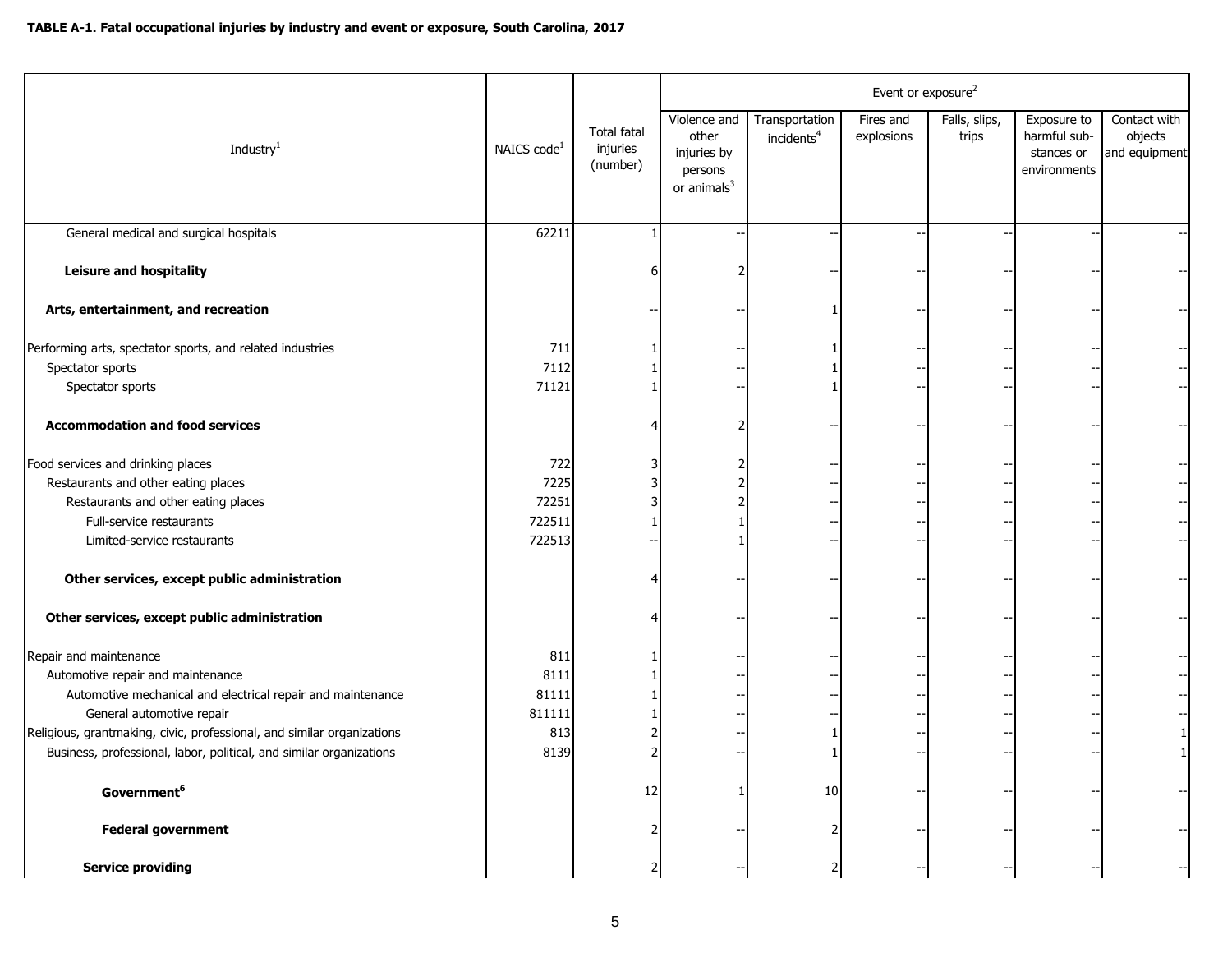|                                                                                                                                  |                         |                                            | Event or exposure <sup>2</sup>                                             |                                          |                         |                        |                                                           |                                          |  |
|----------------------------------------------------------------------------------------------------------------------------------|-------------------------|--------------------------------------------|----------------------------------------------------------------------------|------------------------------------------|-------------------------|------------------------|-----------------------------------------------------------|------------------------------------------|--|
| Industry <sup>1</sup>                                                                                                            | NAICS code <sup>1</sup> | <b>Total fatal</b><br>injuries<br>(number) | Violence and<br>other<br>injuries by<br>persons<br>or animals <sup>3</sup> | Transportation<br>incidents <sup>4</sup> | Fires and<br>explosions | Falls, slips,<br>trips | Exposure to<br>harmful sub-<br>stances or<br>environments | Contact with<br>objects<br>and equipment |  |
| <b>Public administration</b>                                                                                                     |                         |                                            |                                                                            |                                          |                         |                        |                                                           |                                          |  |
| <b>Public administration</b>                                                                                                     |                         |                                            |                                                                            |                                          |                         |                        |                                                           |                                          |  |
| National security and international affairs<br>National security and international affairs<br>National security                  | 928<br>9281<br>92811    |                                            |                                                                            |                                          |                         |                        |                                                           | $\left  - \right $<br>$-$                |  |
| <b>State government</b>                                                                                                          |                         |                                            |                                                                            |                                          |                         |                        |                                                           |                                          |  |
| <b>Goods producing</b>                                                                                                           |                         |                                            |                                                                            |                                          |                         |                        |                                                           |                                          |  |
| Construction                                                                                                                     |                         |                                            |                                                                            |                                          |                         |                        |                                                           |                                          |  |
| <b>Construction</b>                                                                                                              |                         |                                            |                                                                            |                                          |                         |                        |                                                           |                                          |  |
| Heavy and civil engineering construction<br>Highway, street, and bridge construction<br>Highway, street, and bridge construction | 237<br>2373<br>23731    |                                            |                                                                            |                                          |                         |                        |                                                           |                                          |  |
| <b>Service providing</b>                                                                                                         |                         |                                            |                                                                            |                                          |                         |                        |                                                           |                                          |  |
| <b>Public administration</b>                                                                                                     |                         |                                            |                                                                            |                                          |                         |                        |                                                           |                                          |  |
| <b>Public administration</b>                                                                                                     |                         |                                            |                                                                            |                                          |                         |                        |                                                           | $\overline{\phantom{a}}$                 |  |
| Justice, public order, and safety activities<br>Justice, public order, and safety activities<br>Police protection                | 922<br>9221<br>92212    |                                            |                                                                            |                                          |                         |                        |                                                           | $-$                                      |  |
| <b>Local government</b>                                                                                                          |                         |                                            |                                                                            |                                          |                         |                        |                                                           |                                          |  |
| <b>Service providing</b>                                                                                                         |                         |                                            |                                                                            |                                          |                         |                        |                                                           |                                          |  |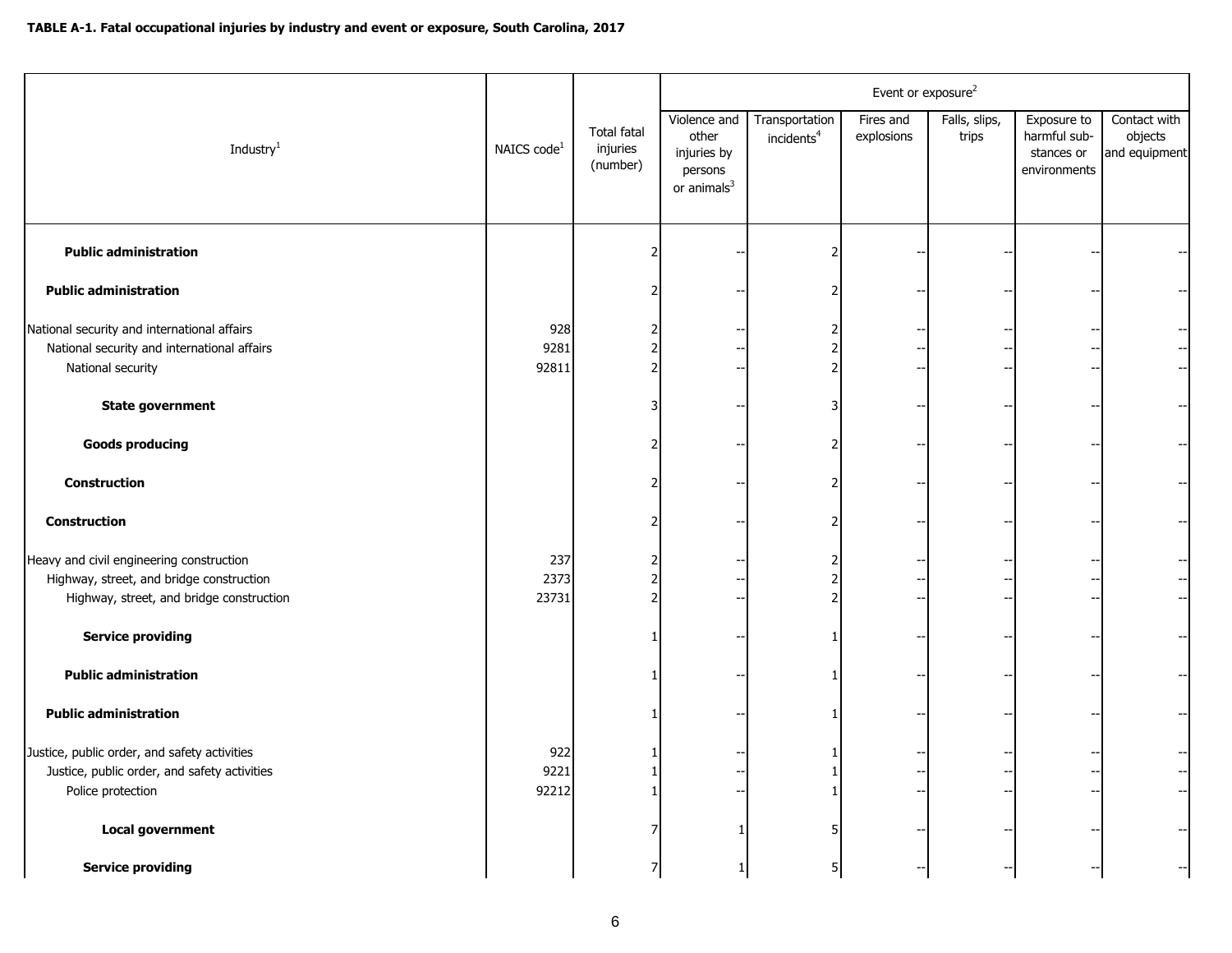|                                              |                         |                                            | Event or exposure <sup>2</sup>                                    |                                          |                         |                        |                                                           |                                          |  |
|----------------------------------------------|-------------------------|--------------------------------------------|-------------------------------------------------------------------|------------------------------------------|-------------------------|------------------------|-----------------------------------------------------------|------------------------------------------|--|
| Industry <sup>1</sup>                        | NAICS code <sup>1</sup> | <b>Total fatal</b><br>injuries<br>(number) | Violence and<br>other<br>injuries by<br>persons<br>or animals $3$ | Transportation<br>incidents <sup>4</sup> | Fires and<br>explosions | Falls, slips,<br>trips | Exposure to<br>harmful sub-<br>stances or<br>environments | Contact with<br>objects<br>and equipment |  |
| Trade, transportation, and utilities         |                         |                                            |                                                                   |                                          |                         |                        |                                                           |                                          |  |
| <b>Utilities</b>                             |                         |                                            |                                                                   |                                          |                         |                        |                                                           |                                          |  |
| Utilities                                    | 221                     |                                            |                                                                   |                                          |                         |                        |                                                           |                                          |  |
| Water, sewage and other systems              | 2213                    |                                            |                                                                   |                                          |                         |                        |                                                           | $\left  - \right $                       |  |
| Sewage treatment facilities                  | 22132                   |                                            |                                                                   |                                          |                         |                        |                                                           |                                          |  |
| <b>Professional and business services</b>    |                         |                                            |                                                                   |                                          |                         |                        |                                                           |                                          |  |
| <b>Administrative and waste services</b>     |                         |                                            |                                                                   |                                          |                         |                        |                                                           |                                          |  |
| Administrative and support services          | 561                     |                                            |                                                                   |                                          |                         |                        |                                                           |                                          |  |
| Services to buildings and dwellings          | 5617                    |                                            |                                                                   |                                          |                         |                        |                                                           |                                          |  |
| Landscaping services                         | 56173                   |                                            |                                                                   |                                          |                         |                        |                                                           | $--$                                     |  |
| <b>Public administration</b>                 |                         |                                            |                                                                   |                                          |                         |                        |                                                           |                                          |  |
| <b>Public administration</b>                 |                         |                                            |                                                                   |                                          |                         |                        |                                                           |                                          |  |
| Justice, public order, and safety activities | 922                     |                                            |                                                                   |                                          |                         |                        |                                                           |                                          |  |
| Justice, public order, and safety activities | 9221                    |                                            |                                                                   |                                          |                         |                        |                                                           |                                          |  |
| Police protection                            | 92212                   |                                            |                                                                   |                                          |                         |                        |                                                           |                                          |  |
| Fire protection                              | 92216                   |                                            |                                                                   |                                          |                         |                        |                                                           | $\overline{\phantom{a}}$                 |  |